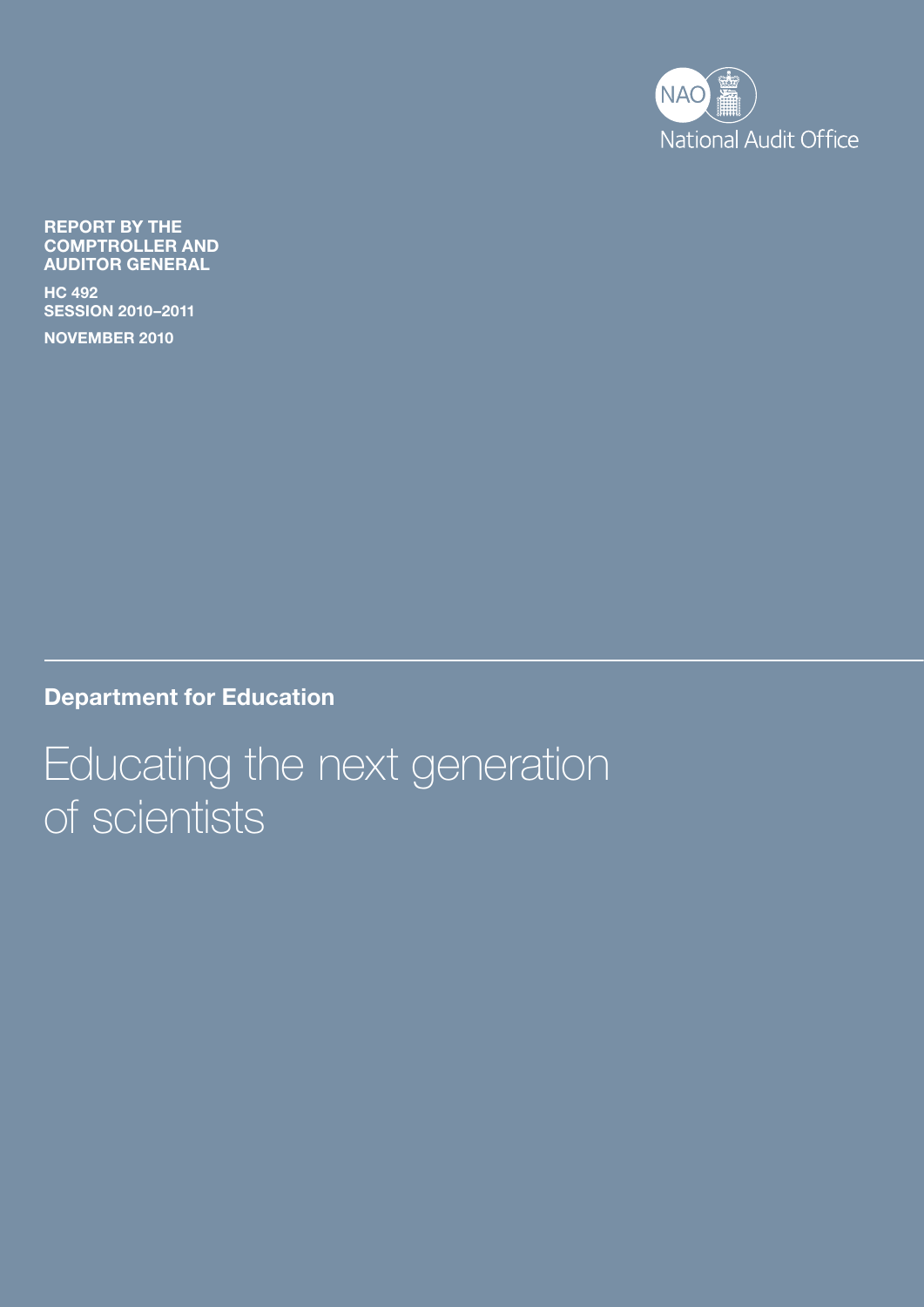# **Summary**

1 A strong supply of people with science, technology, engineering and maths skills is important to promote innovation, exploit new technologies, produce world-class scientists and for the UK to compete internationally.

2 In 2002, a government-commissioned review identified concerns about the future supply of such skills to the UK economy. Two years later, the ten-year *Science and Innovation Investment Framework* set out a strategy to improve the UK's standing as a centre of research, increase investment in research and development, and support a strong supply of scientists, engineers and technologists. A key aim was to increase the skills of young people coming through the school system by improving the quality and quantity of science teachers, improving results for pupils studying maths and science, and increasing the numbers taking related subjects in post-16 and higher education.

3 This report evaluates progress by the Department for Education<sup>1</sup> in increasing take-up and achievement in maths and science up to age 18, and the extent to which specific programmes to raise the quality of school science facilities, recruit and retain science and maths teachers, and improve the appeal of science to young people have contributed to any increase.

4 A summary of our methodology can be found in the Appendix.

# Main findings

Trends in take-up and achievement

5 GCSE science entries have been stable over the last five years at around 1.1 million per year. There has been an increase in pupils taking A-level chemistry and maths over the same period, though physics has increased more slowly. Numbers of pupils achieving A-C in A-level biology, chemistry, physics and maths have also increased.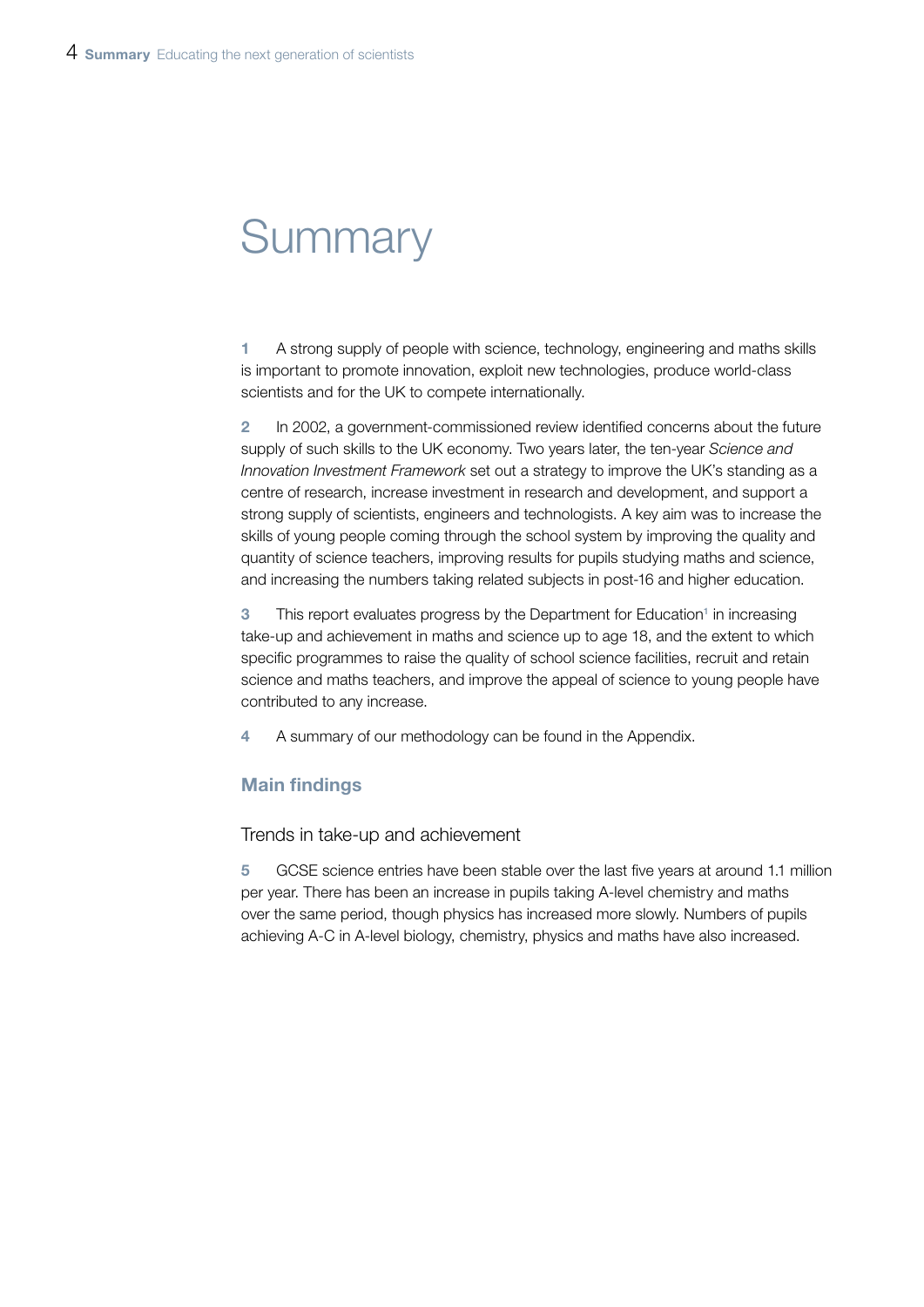#### Critical success factors in improving take-up and achievement

6 Our literature review and survey of 1,274 children and young people suggest that the following are critical success factors in improving take-up and achievement in science and maths:

- careers information and guidance
- <sup>¬</sup> quality and quantity of school science facilities
- quality and quantity of science teachers
- **•** image and interest
- <sup>¬</sup> availability of separate GCSE sciences ('Triple Science')

# Careers information and guidance

7 The Department acknowledges that careers information and guidance in schools has been patchy. Only 18 per cent of young people we surveyed were satisfied with the careers advice they had received relevant to science, technology, engineering and maths. The Department launched a new strategy on information, advice and guidance in October 2009, and until March 2011 is running a career awareness pilot in 30 schools to establish a more coherent structure for young people to learn about careers relevant to science and maths.

# Quality and quantity of school science facilities

8 The Department has not collected routine data to measure progress against a target set in 2004 to bring all school laboratories up to a satisfactory standard by 2005-06, and to a good or excellent standard by 2010. A 2005 research report suggested that science accommodation remained either unsafe or unsatisfactory in around a quarter of secondary schools, while a 2006 follow-up study estimated that, at the rate of progress at the time, the 2010 target would not be met until at least 2021.

9 Schools with a specialism in science, technology, engineering or maths and computing are effective in bringing together the programmes and resources that support good take-up and achievement in science and maths. The availability of schools with these specialisms varies widely between local authorities, with higher numbers in areas of lower deprivation.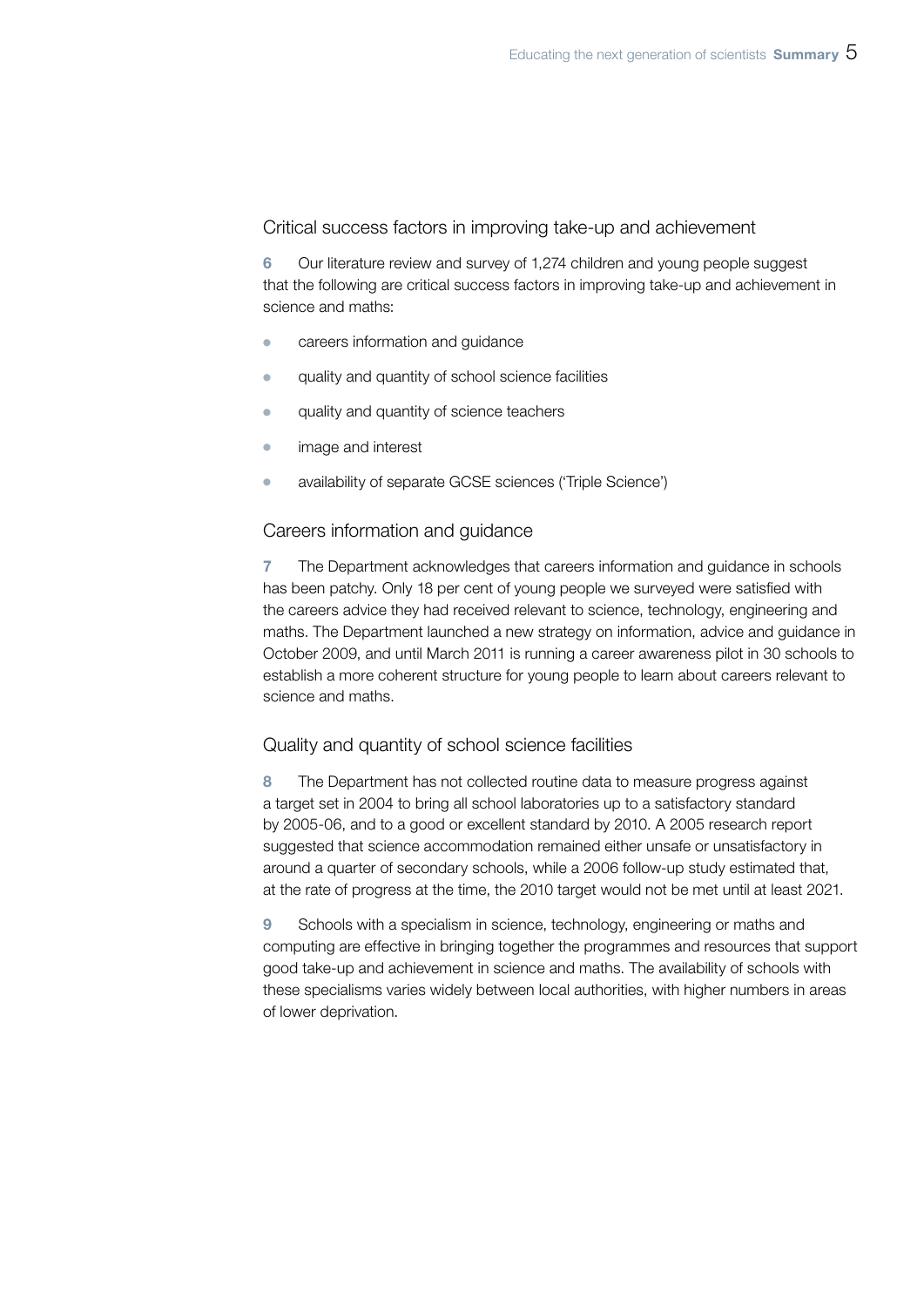### Quality and quantity of science teachers

10 Teaching is of better quality where teachers hold qualifications in the subjects they teach. The Department has sought to increase teaching by specialists in maths, chemistry and physics. It anticipates that targets set by the previous Government for numbers of specialist chemistry teachers will be met, but that those for physics and maths will not.

11 The 'Transition to Teaching' programme aims to promote a teaching career to people in other professions with relevant degrees who are considering a career change. Although take-up has been limited to date, the economic climate presents an opportunity to recruit skilled employees who may be facing redundancy from industry into teaching.

12 Science Learning Centres are a network of ten facilities across England providing specialist continuing professional development to science teachers. There is evidence that participation by teachers in Learning Centre programmes is associated with improved teaching and learning, and higher take-up and achievement in science at their schools, but take-up by teachers varies between areas.

#### Image and interest

13 The UK generally compares favourably in international comparisons of young people's attitudes towards science and maths, particularly in the value they place on maths, their confidence learning maths, and the extent to which they recognise the usefulness of science. However, in recent years the UK has lost ground in areas such as enjoyment, interest, and motivation to pursue science and maths further.

#### Availability of GCSE Triple Science

14 Pupils studying 'Triple Science' (separate biology, chemistry and physics) are more likely than those studying combined science to continue science study at A-level and to achieve higher grades having done so. While starting from a low base, pupil take-up of the individual sciences has increased by almost 150 per cent in the last five years. The number of secondary schools offering Triple Science has increased rapidly, although by June 2009 just under half still did not do so.

Recent research shows that, compared with other pupils, pupils from more deprived backgrounds achieve relatively larger improvements in their future A-level science and maths outcomes when offered Triple Science at GCSE than when offered only combined science. However, Triple Science is less widely available in areas of higher deprivation, where it could potentially have the greatest impact on take-up and achievement.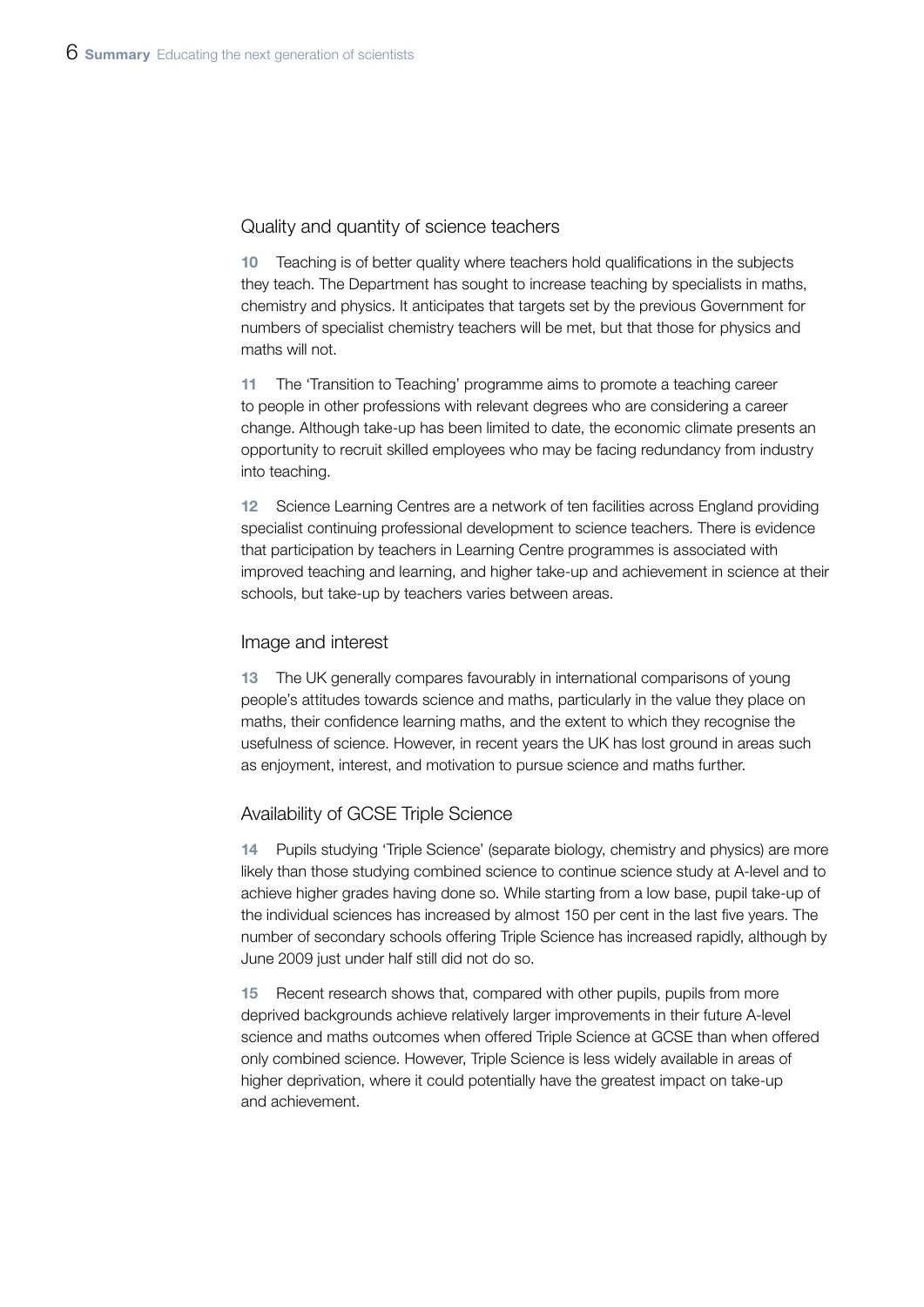Effectiveness of programmes to increase take-up and achievement in maths and science

16 In 2004 there were over 470 initiatives aimed at improving take-up and achievement in school science and maths, run by a wide range of organisations. Some two thirds had no evaluation or none was planned. From 2006, a national programme has had the aim of rationalizing programmes for schools that receive national funding and endorsement.

17 We examined a number of the larger recent programmes, covering around £35 million of expenditure per year, and found that they were widely available to schools and take-up was high, although a small number of schools did not access any. There are considerable regional variations, indicating that further targeted incentives to manage take-up are required.

18 Schools using the programmes have a greater proportion of pupils studying these subjects, and several programmes are associated with increases in take-up and achievement of separate sciences at GCSE, and maths and science at A-level. However, it is difficult to establish whether this is a direct consequence of participating in the programmes, or whether schools with an existing focus on science tend to access more such programmes as a result.

19 Up to a point, take-up and achievement in GCSE sciences is proportionally associated with the number of different programmes in which schools participate. However, there may be diminishing returns when schools access larger numbers of interventions with similar objectives. More generally, our analysis suggests that participation in these programmes has less influence on take-up and achievement than other factors, such as pupil intake.

#### Value for money conclusion

20 The Department has focused resources on the appropriate critical success factors to improve take-up and achievement in school science and maths, and has made good progress in areas such as A-level maths and availability of GCSE Triple Science. It has been less successful in aspects such as teacher recruitment and take-up of A-level physics.

21 Increased take-up and achievement in school science and maths is, as this report shows, dependent on a number of key factors. These need to be brought together in coherent pathways to maximise successful results and efficient use of public resources in pursuit of this objective. The Department has made progress in doing so, for example by rationalizing the previous plethora of initiatives within a national programme. However, gaps and inconsistencies in availability and uptake remain, creating a shortfall in value for money which the Department could and should address in developing its future programme for science and maths in schools.